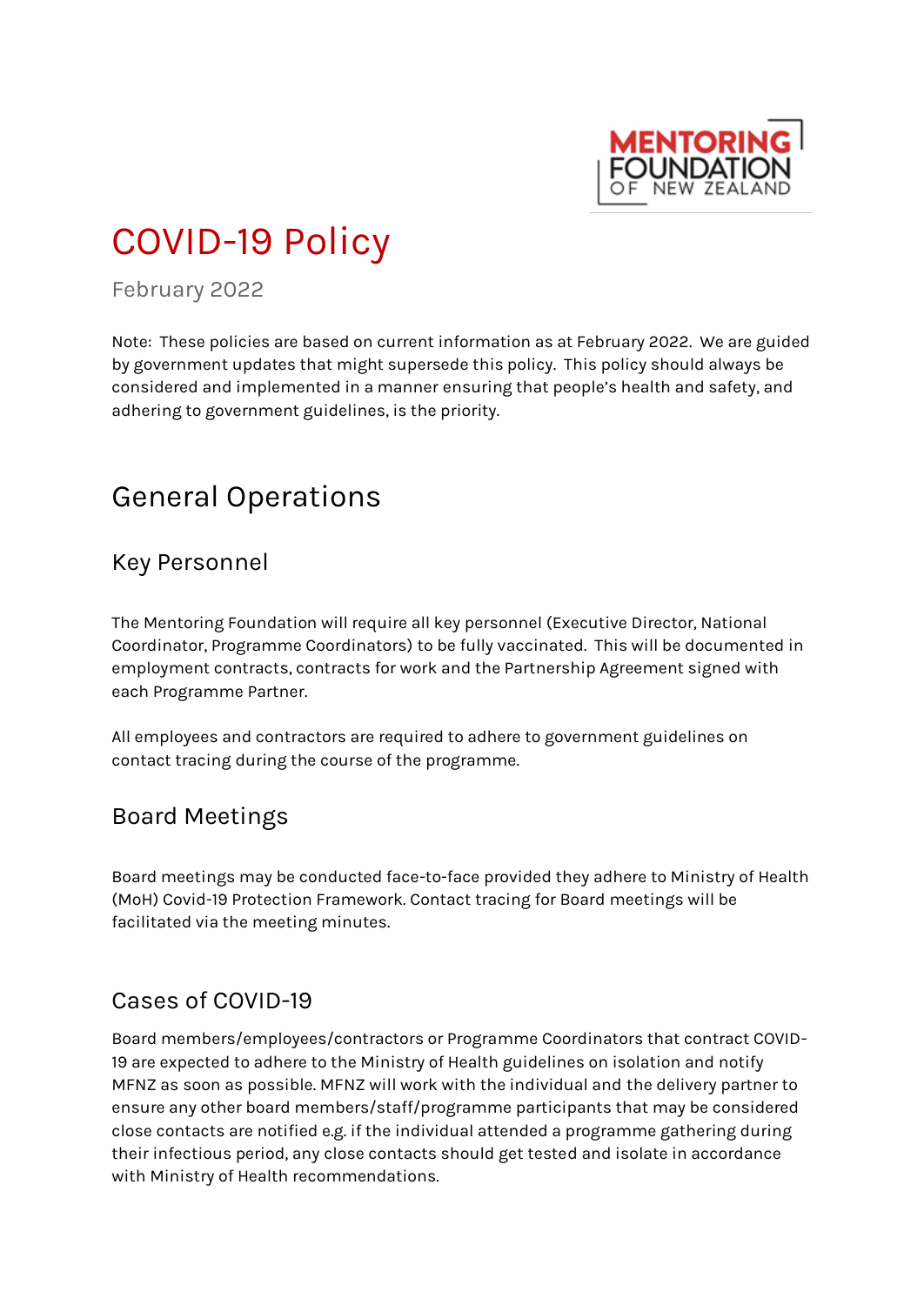Any board member/employee/contractor or Programme Coordinator who becomes a close contact of a COVID-19 case is expected to notify MFNZ and avoid meeting in person with any individual associated with MFNZ or the programme until their period of isolation is complete and they have returned a negative test result.

If a board member/employee/contractor or Programme Coordinator becomes unwell with COVID-19 symptoms they are to avoid meeting in person with any individual associated with MFNZ or the programme and follow Ministry of Health guidelines with regards to isolation and testing.

# Mentoring Programmes

#### Participation

All Programme Coordinators must be fully vaccinated in order to lead a programme.

MFNZ will not require individuals to be fully vaccinated in order to participate as a mentor or mentee in a programme. However a Programme Partner may wish to limit participation to fully vaccinated individuals only in which case MFNZ and the Partner will discuss and agree appropriate criteria for participation.

MFNZ via the Programme Partner will seek the following information during the programme registration process:

- Vaccine status. Note that it's voluntary for a participant to disclose this information but if a participant chooses not to disclose this information MFNZ and the Programme Partner will operate as if the individual is unvaccinated.
- Whether the participant is comfortable meeting with people who are not vaccinated.

This information is essential in order to facilitate matching of mentors and mentees and identify appropriate methods of meeting (e.g. in person or zoom).

## Gatherings

"Gatherings" includes Orientation Sessions, Cohort meetings and Evaluation Sessions.

At all times, gatherings should adhere to MoH Covid-19 Protection Framework under the current alert level status in programme locations.

Under status "Red" in the MoH Covid-19 Protection Framework, our preference is for cohort gatherings to be online. Meetings of mentors and mentees may occur face-to-face if both parties are comfortable to do so.